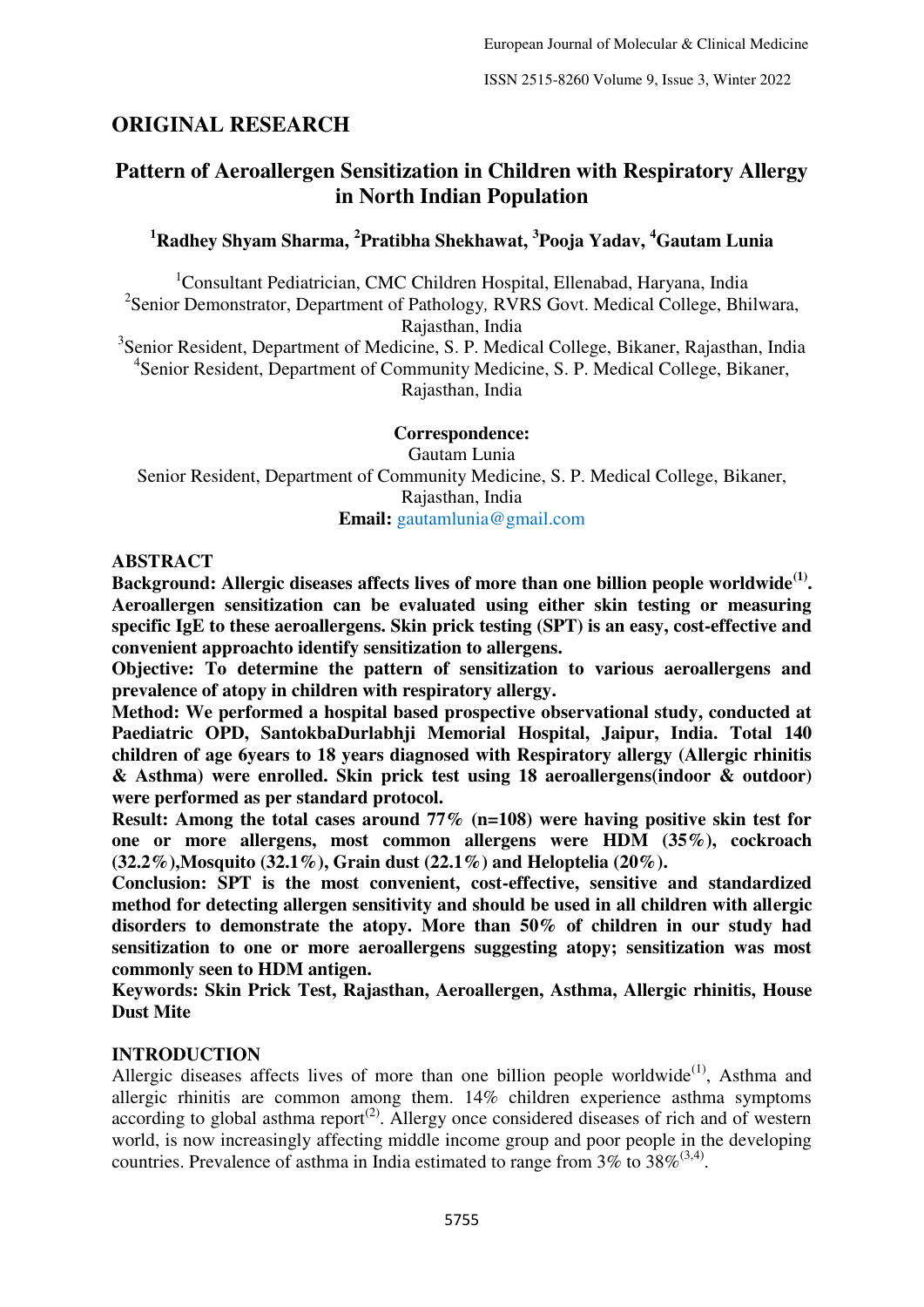Asthma is a diversified disease and characterized by chronic airway inflammation, which is defined by the history of typical respiratory symptoms like wheeze, shortness of breath, chest tightness and cough that vary over time and in intensity, along with variable expiratory airflow limitation<sup> $(5)$ </sup>. Allergic rhinitis  $(AR)$  considered as the commonest allergic disease afflicting 10 to 30% population globally and more than 50% of atopies in India<sup>(6)</sup>.

Skin prick test (SPT) is a standardized test widely used in the diagnosis of suspected cases of IgE mediated allergy. It is considered as the gold standard in the diagnosis of allergy<sup>(7)</sup>. Generally accepted indications for SPT include allergic rhinitis, asthma, atopic dermatitis, suspected food allergies, latex allergy, and conditions in which specific IgE is suggested to play a role in the pathogenesis.

Aeroallergen sensitization is a risk factor in the development of childhood allergies like asthma, and most commonly implicated allergens are house dust mite (HDM), cockroach, and pollens<sup>(8-12)</sup>. Skin prick testing (SPT) is an easy, cost-effective and convenient approach to identify sensitization to allergens. SPT detects the presence of allergen specific IgE bound to mast cells by eliciting mast cell degranulation to the specific allergen being tested $^{\text{(13)}}$ .

The aim of our study was to determine the prevalence of sensitivity to aeroallergens among patients with respiratory allergies i.e. Asthma and AR, in Rajasthan, northern part of India. For better diagnosis and treatment of allergic patients, the knowledge about sensitization to these aeroallergens in particular geographical area is a great importance guide for clinicians.

### **MATERIALS AND METHODS**

This was a prospective, observational study conducted at SantokbaDurlabhji Memorial Hospital, Jaipur, Rajasthan, India. 140 children with allergic disease (Astham& AR) were enrolled between October 2018 to June 2019. After ethical clearance, cases were enrolled as per inclusion criteria and socio-demographic data along with detailed relevant history were obtained.

All subjects divided in to 2 disease groups: Asthma and Allergic rhinitis, after detailed medical history and physical examination.Diagnosis Of Asthma was established by GINA guideline  $2018^{(5)}$ : Characterstics symptoms pattern on history and evidence of variable airflow limitations (spirometry/reversibility test). Diagnosis of AR by ARIA guideline  $2007^{(7)}$ : Based on symptomatology- rhinorrhea, nasal blockage, nasal itching and sneezing, which are reversible spontaneously or with treatment.

**Skin Prick Test**: After detailed history and examination clinical diagnosis of allergic rhinitis and asthma being made(ARIA and GINA guidelines). SPT has been performed for 18 aeroallergen: **Outdoor Allergens**: Holoptelia, Amaranthus spinosus, Argemone maxicana, Brassica sps., Chenopodium album, Ricinus comunis, Parthenium sps., Zea mays, Cynadondactilon and Grain dust while **Indoor allergens were**: Male & female cockroach, Mosquito, House Dust Mites (D. Farinae, D. Ptronyssinus), Alternaria, Cat dander & Dog dander. Standard allergen extracts were used prepared by Alcure pharma, Delhi. Skin pricks were done using standard protocol with a sterile lancet under all aseptic precautions. Histamine is used as positive control and Normal saline as negative control.Test results are read after 15-20 minutes. An emergency kit (containing inj. Adrenaline, Hydrocortisone, Chlorpheniramine) was always there at testing site for management of any adverse reaction. Test was considered positive if wheal in any of the allergens was 3 mm or more than the positive control.

All statistical analyses were done using Medcalc 16.4 statistical software.Correlation between quantitative variables has been assessed by using Pearson's / spearman correlation coefficient as applicable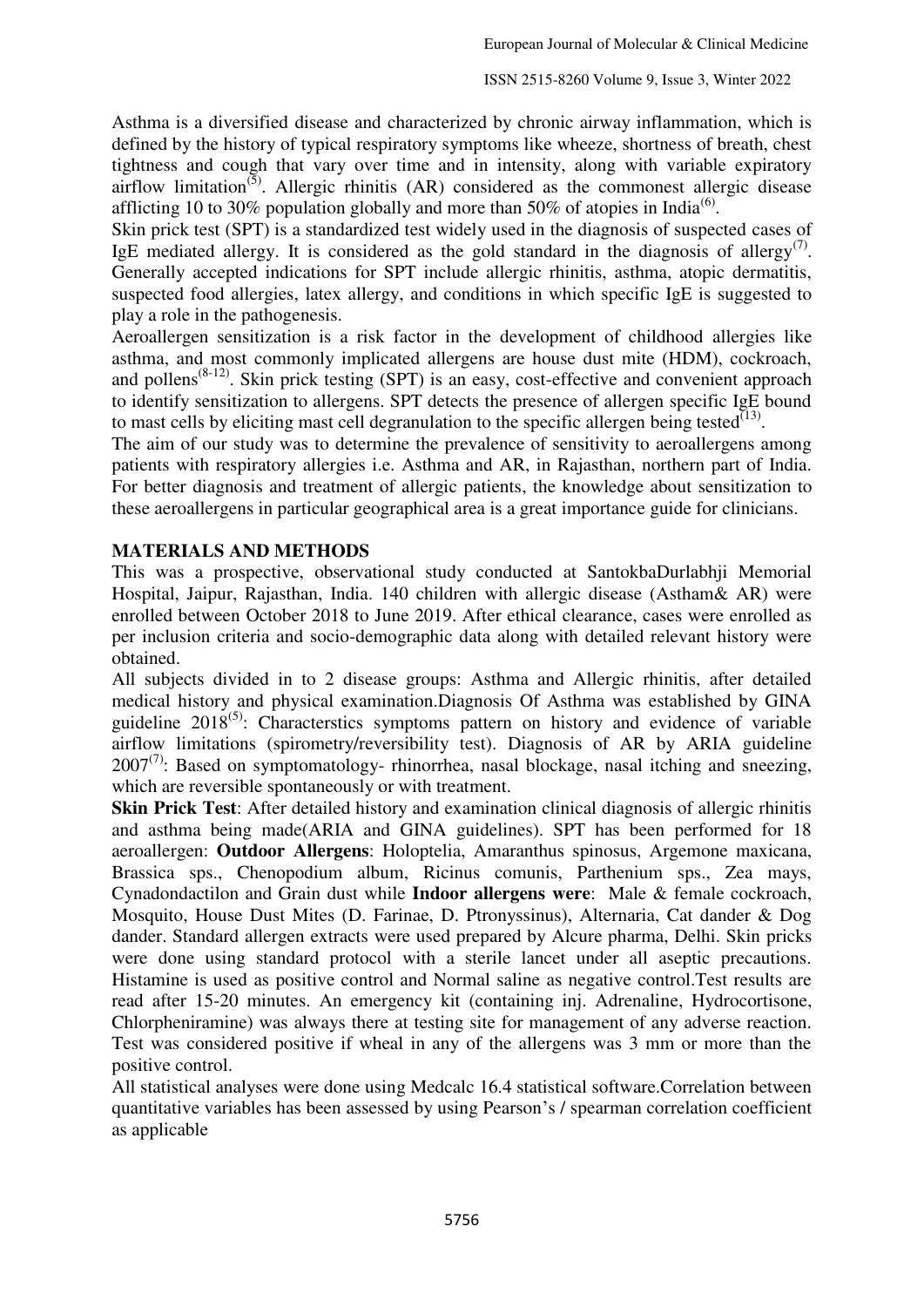#### **RESULTS**

Total 140 children with respiratory allergy (Asthma & AR) were enrolled for the study. The following observations were made:

Table 1 shows basic demographic & geographic data of study subjects. Half of the cases were diagnosed as Asthma predominantly and half as Allergic rhinitis predominantly. Children enrolled were mostly of age group 6 to 15 yrs  $(93.6\%, n= 131)$ . There is statistically significant difference ( $p= 0.008$ ) seen in the prevalence of asthma and AR i e. the asthma is more prevalent in younger children (80%, n= 56) as compared to AR (58.6%, n= 41). 78.6%  $(n=110)$  were male and 21.4%  $(n=30)$  female participated in the study. 55.7%  $(n=78)$  cases were from rural background and 44.3% (n= 62) from urban.

Table 2 depicts the skin test reactivity in AR & asthma groups. 77.1% (108) cases of both AR and Asthma showed positive skin test to at least 1 aeroallergen or more. Both groups showed equal skin reactivity in our study, no significant difference seen in both study group.

Table 3 illustrates the prevalence of different aeroallergens in the patients. Common allergens in our study were HDM (n=49, 45.3%), Cockroach (n= 45, 41.7%), mosquito (n=45, 41.7%), Grain dust (n=31, 28.7%) and Holoptelea (n=28, 25.9%).

Table 4 shows the prevalence of allergens according to periodic pattern of disease. Mosquito  $(n=38, 42.7%)$  & HDM  $(n=37, 41.6%)$  were the commonest allergen in perennial group of subjects while in seasonal group, Holoptelea ( $n=18$ ,  $35.3\%$ ) & grain dust ( $n=14$ ,  $27.4\%$ ) were the commonest ones.

| Age(years)            | N             | $(\%)$ |  |
|-----------------------|---------------|--------|--|
| $6 - 10$              | 97            | 69.3   |  |
| $11 - 18$             | 43            | 30.7   |  |
|                       | <b>Gender</b> |        |  |
| <b>Female</b>         | 30            | 21.4   |  |
| <b>Male</b>           | 110           | 78.6   |  |
| <b>Residence</b>      |               |        |  |
| <b>Rural</b>          | 78            | 55.7   |  |
| <b>Urban</b>          | 62            | 44.3   |  |
| <b>Family History</b> |               |        |  |
| <b>Positive</b>       | 61            | 43.6   |  |
| <b>Negative</b>       | 79            | 56.4   |  |
| <b>Diagnosis</b>      |               |        |  |
| <b>Asthma</b>         | 70            | 50     |  |
| AR                    | 70            | 50     |  |

#### **Table 1: Baseline characteristics of study subjects**

#### **Table 2: Skin prick test positivity among study subjects**

| <b>Skin</b>     |    | Allergic rhinitis |    | Asthma | <b>Total</b> |      |
|-----------------|----|-------------------|----|--------|--------------|------|
| prick test      |    | %                 |    | $\%$   |              | $\%$ |
| <b>Negative</b> | 16 | 22.9              | 16 | 22.9   | 32           | 22.9 |
| <b>Positive</b> | 54 | 77.1              | 54 | 77.1   | 108          | 77.1 |
| <b>Total</b>    | 70 | 100               | 70 | 100    | 140          | 100  |

Chi-square  $= 0.041$  with 1 degree of freedom;  $P = 0.840$ 

| Table 3: Distribution of study subjects according to prevalence of allergens sensitivity |  |  |
|------------------------------------------------------------------------------------------|--|--|
|                                                                                          |  |  |

| <b>Allergens</b>  | <b>Rural N</b> $(\%$ | Urban N (%) | Total N $(\%)$ |
|-------------------|----------------------|-------------|----------------|
| <b>Alternaria</b> | 2(2.6)               | (64)        | 6 (4.3)        |
| <b>Argimone</b>   | 2 (2.6)              | (4.8)       | 5(36)          |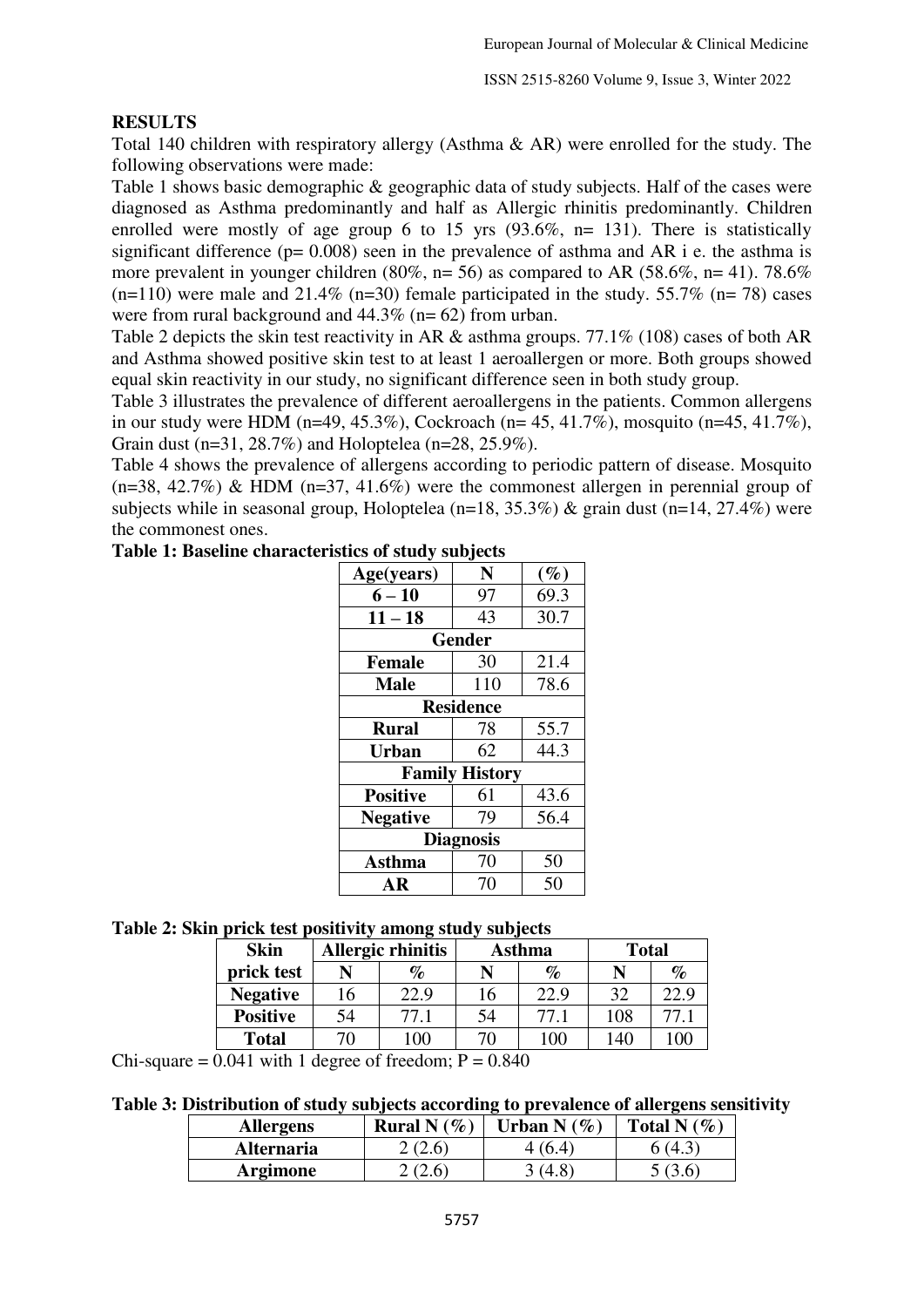| <b>Brassica</b>    | 3(3.8)   | 7(11.3)  | 10(7.1)  |
|--------------------|----------|----------|----------|
| <b>Chenopodium</b> | 9(11.5)  | 6(9.7)   | 15(10.7) |
| Cockroch(f,m,both) | 26(33.3) | 19(30.6) | 45(32.1) |
| Cynadon            | 4(5.1)   | 11(17.7) | 15(10.7) |
| <b>Grain dust</b>  | 20(25.6) | 11(17.7) | 31(22.1) |
| Holoptelea         | 12(15.4) | 16(25.8) | 28(20)   |
| HDM(Df,Dp,both)    | 28(35.9) | 21(33.9) | 49 (35)  |
| <b>Mosquito</b>    | 28(35.9) | 17(27.4) | 45(32.1) |
| <b>Ricinus</b>     | 7(9)     | 6(9.7)   | 13(9.3)  |
| Zea mays           | 8(10.2)  | 4(6.4)   | 12(8.6)  |
| <b>Amaranthus</b>  | 4(5.1)   | 4(6.4)   | 8(5.7)   |
| Dog dander         | 3(3.8)   | 3(4.8)   | 6(4.3)   |
| Parthenium         | 8(10.2)  | 5(8)     | 13(9.3)  |
| <b>TOTAL</b> (N)   | 78       | 62       | 140      |

ISSN 2515-8260 Volume 9, Issue 3, Winter 2022

**Table 4: Distribution of allergens according to periodicity of illness** 

| <b>Allergens</b>   | SeasonalN $(\% )$ | ParennialN $(\% )$ |
|--------------------|-------------------|--------------------|
| <b>Alternaria</b>  | 1(1.9)            | 4(4.5)             |
| <b>Argimone</b>    | 4(7.8)            | 1(1.1)             |
| <b>Brassica</b>    | 5(9.8)            | 4(4.5)             |
| <b>Chenopodium</b> | 11(21.6)          | 4(4.5)             |
| Cockroch(f,m,both) | 13(25.5)          | 31(34.8)           |
| Cynadon            | 10(19.6)          | 5(5.6)             |
| <b>Grain dust</b>  | 14(27.4)          | 18 (20.2)          |
| Holoptlea          | 18(35.3)          | 7(7.8)             |
| HDM(Df,Dp,both)    | 11(21.6)          | 37(41.6)           |
| <b>Mosquito</b>    | 7(13.7)           | 38(42.7)           |
| <b>Ricinus</b>     | 9(17.6)           | 4(4.5)             |
| Zea mays           | 9(17.6)           | 3(3.4)             |
| <b>Amaranthus</b>  | 7(13.7)           | 1(1.1)             |
| Dog dander         | 3(5.9)            | 3(3.4)             |
| Parthenium         | 6(11.8)           | 8(9)               |

**Graph 1: Demonstrates the correlation between age of study subjects and grading of SPT.** 

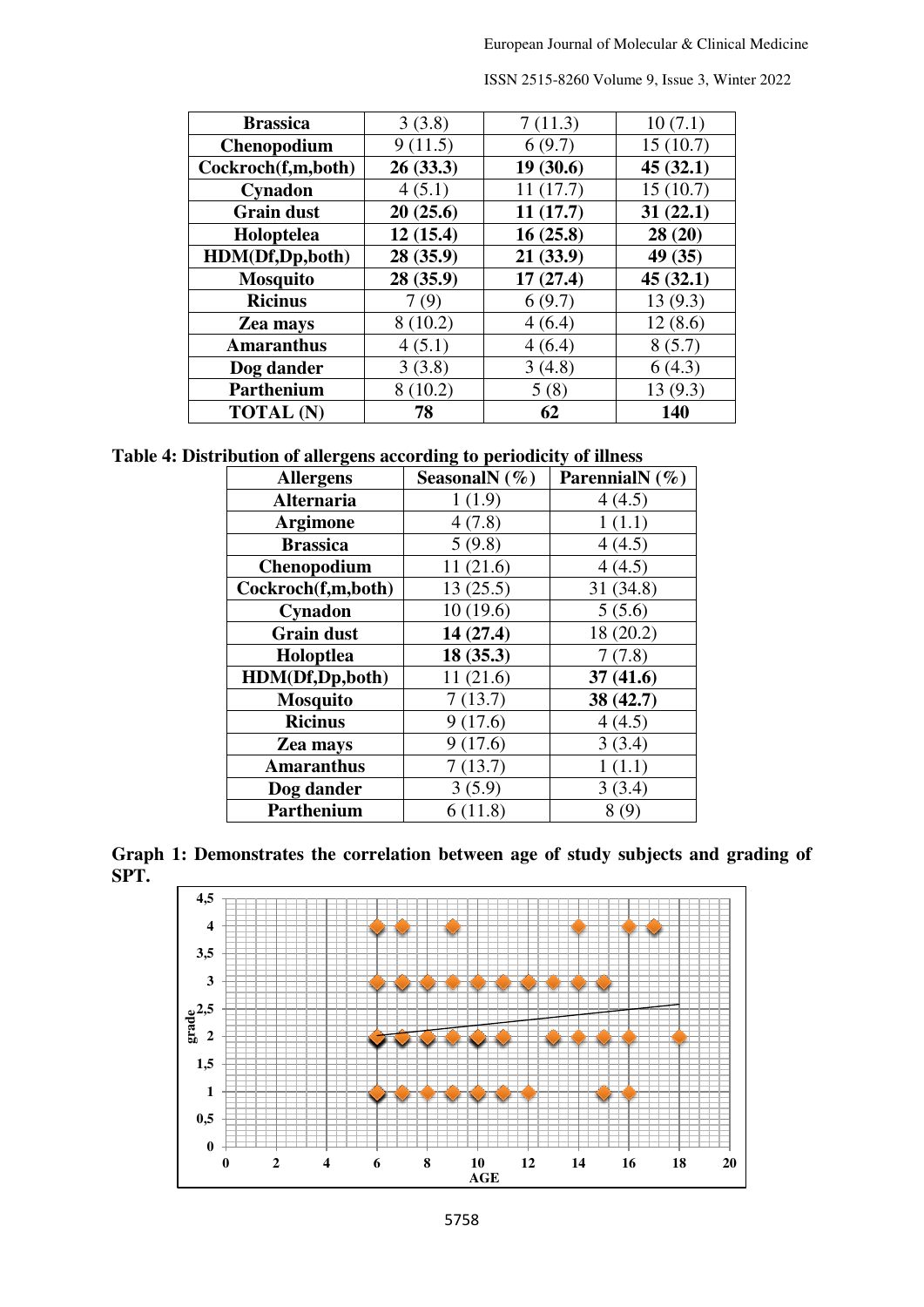### **DISCUSSION**

This study was carried out to determine correlation between total serum IgE level and TEC with skin prick test for 18 common aeroallergens in children with allergic rhinitis and asthma. A total 140 pediatric patients (70 AR & 70 Asthma), who presented at Pediatric OPD at a tertiary care centre in Rajasthan, India, with respiratory allergy were enrolled for the study.

In present study, total 140 patients of aged 6 to 18 yrs were enrolled. Most of the cases were below 10 yrs of age. In this study, there is a significant difference observed between age distribution of AR and Asthma groups as the Asthma is more prevalent in younger age group in comparison to AR. 80% of Asthma cases were of age group 6 to 10 yrs. Similar age distribution for Asthma was observed in study by Jain et al<sup>(15)</sup> and Bayram et al<sup>(16)</sup> who found the prevalence of Asthma more in younger age group. Male- female ratio of study subjects was around 4:1 for this study, 78.9% participates were male. 57.1 % of cases of AR and 54.3 % of cases diagnosed as Asthma were from rural background. In a study by Lama et  $al^{(17)}$ their 80% of subjects with Asthma were from rural background.

In this study of total 140 subjects, we performed skin prick testing using 18 aeroallergens and was positive of various grades with 1 or more allergens in 77.1% of cases (n= 108). Both the study groups, AR & Asthma showed equal incidence of SPT positivity (77.1% each), no significant difference was seen in both groups. Study by Ibekwe et  $al^{(14)}$  in 96 allergic patients of Niegeria, showed similar results with SPT i.e. 77% SPT positivity (n= 74). Various studies from India and abroad showed high prevalence of SPT positivity. Studies like Siroux et al<sup>(18)</sup> found 88.2% (n= 122) SPT positivity, Raj et al<sup>(19)</sup> 55.6% (n= 100), Prasad et al<sup>(20)</sup> 89.5% (n= 43) and kumar et al<sup>(21)</sup> showed 71.3% (n= 3040) SPT positive in their respective studies.

 In our study, we found that the commonest offending allergen in was House Dust Mite  $(41.4\%, n= 49)$  and Cockroach  $(32.9\%, n= 23)$  in AR patients, followed by mosquito  $(32.1\%,n= 45)$ , grain dust  $(22.1\%,n= 31)$  and haloptelia  $(20\%,n= 28)$ .

Many Indian study showed the similar pattern of allergen sensitization with common allergens. Study by Prasad et  $al^{(20)}$  found the common offending allergens were insects  $(21.8\%,n=10)$ , In Syna et al<sup>(10)</sup> study from South India, HDM was the commonest offending allergen (33%,n= 20) similar to our study.Raj et al<sup>(19)</sup> found some different pattern of prevalence of sensitization in North India. In their study, Housefly was the commonest allergen, not HDM.

### **CONCLUSION**

In our study, we showed the importance of indoor and outdoor, aeroallergens in patients with allergy in north India. The variation in the prevalence of aeroallergen reactivities in a differentregion is due to different aerobiological condition and different flora and fauna in the specific region. Avoidance of HDM, Cockroach and mosquitoes may result in better control of symptoms in allergic patients. Thisstudy will also help in the selection of the panel of most commonaeroallergens for SPT and best specious of allergens for immunotherapy in thisarea.

### **REFRENCES**

- 1. Akdis CA, Hellings P, Agache I. Global atlas of allergy, Switzerland: European academy of allergy and clinical immunology; 2014.p. XIII.
- 2. The Global Asthma Report 2014. Auckland, New Zealand: Global Asthma Network.;2014.
- 3. Kant S. Socio-economic dynamics of asthma. Indian J Med res. 2013;138:446-8.
- 4. International Study of Asthma and Allergies in Childhood (ISAAC) Steering Committee. Worldwide variations in the prevalence of asthma symptoms: the International Study of Asthma and Allergies in Childhood (ISAAC). Eur Respir J. 1998;12:315-35.